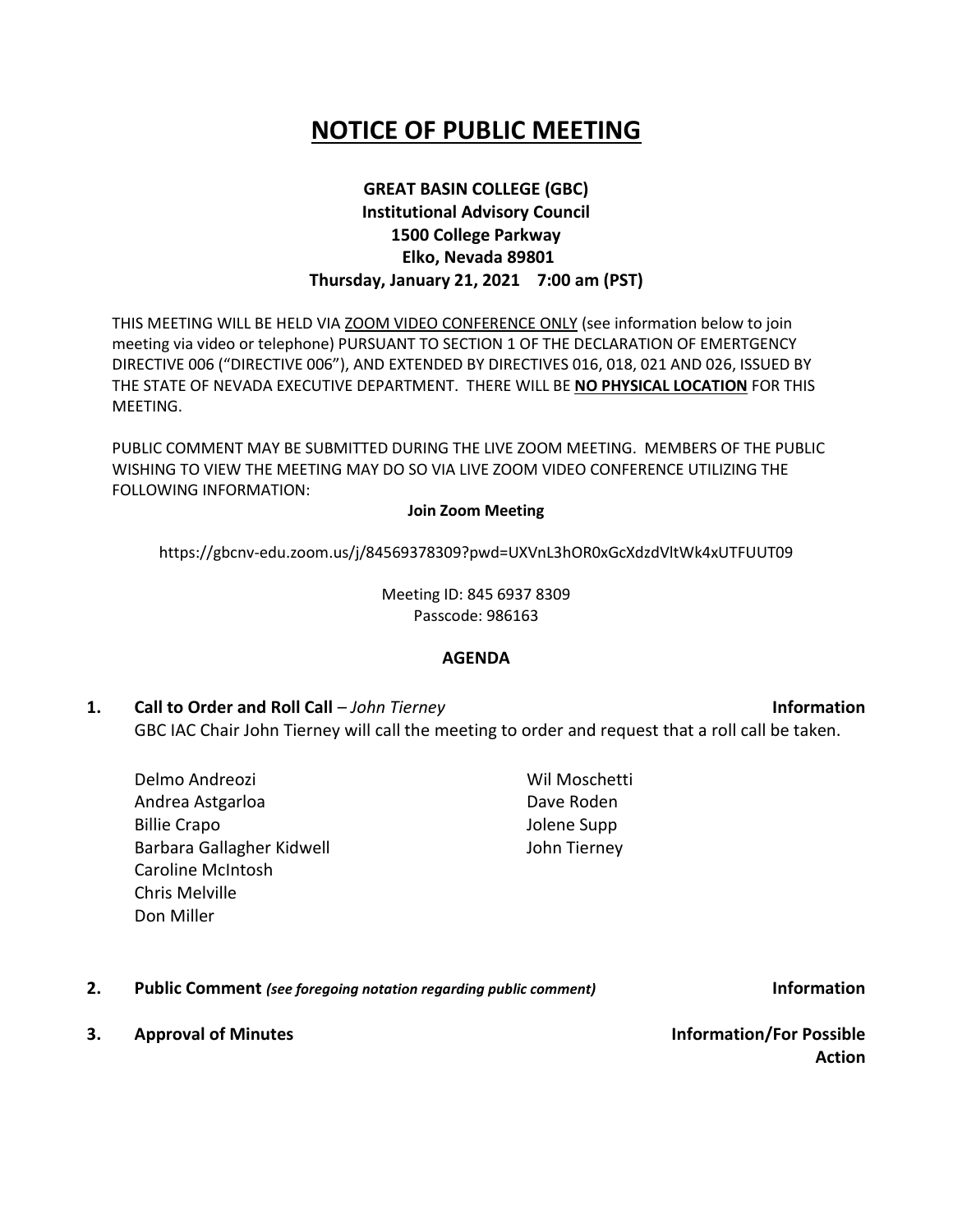GBC Institutional Advisory Council will review, recommend changes, and/or approve the minutes of the GBC IAC meetings on September 17, 2020 and November 19, 2020.

**4. GBC IAC Chair Report –** *John Tierney* **Information** A. GBC IAC Chair will lead discussions on community needs and informative topics. **5. IAC Member Reports** GBC IAC members will report on community needs. **6. President's Report –** *Joyce Helens* **Information 7. Vice President for Student & Academic Affairs Report** – *Jake Rivera* **Information 8. Faculty Senate Update** – *Brian Zeizsler* **Information 9. Vice Chancellor for Community Colleges Report** – *Nate MacKinnon* **Information** Vice Chancellor for Community Colleges will give a verbal report on important issues. **10. New Business Information**

Items for consideration at future meetings may be suggested. Any discussion of an item under "New Business" is limited to description and clarification of the subject matter of the item, which may include the reasons for the request.

**11. Public Comment** *(see foregoing notation regarding public comment)* **Information**

**12.** Adjourn **Information** 

**This notice and agenda has been posted at or before 9:00 a.m. on November 16, 2020, three business days before the meeting, in accordance with NRS 241.020, at the meeting location and at the following public locations:**

• GBC's IAC website (http://www.gbcnv.edu/administration/advisory.html)

• The Nevada Public Notice website pursuant to NRS 232.2175 [\(http://notice.nv.gov/\)](http://notice.nv.gov/)

### **IMPORTANT INFORMATION ABOUT THE AGENDA AND PUBLIC MEETING**

**NOTE:** Above is an agenda of all items scheduled to be considered. Notification is hereby provided that items on the agenda may be taken out of order and presented, two or more agenda items may be combined for consideration, and an agenda item may be removed from the agenda or discussion relating to an item on the agenda may be delayed at any time.